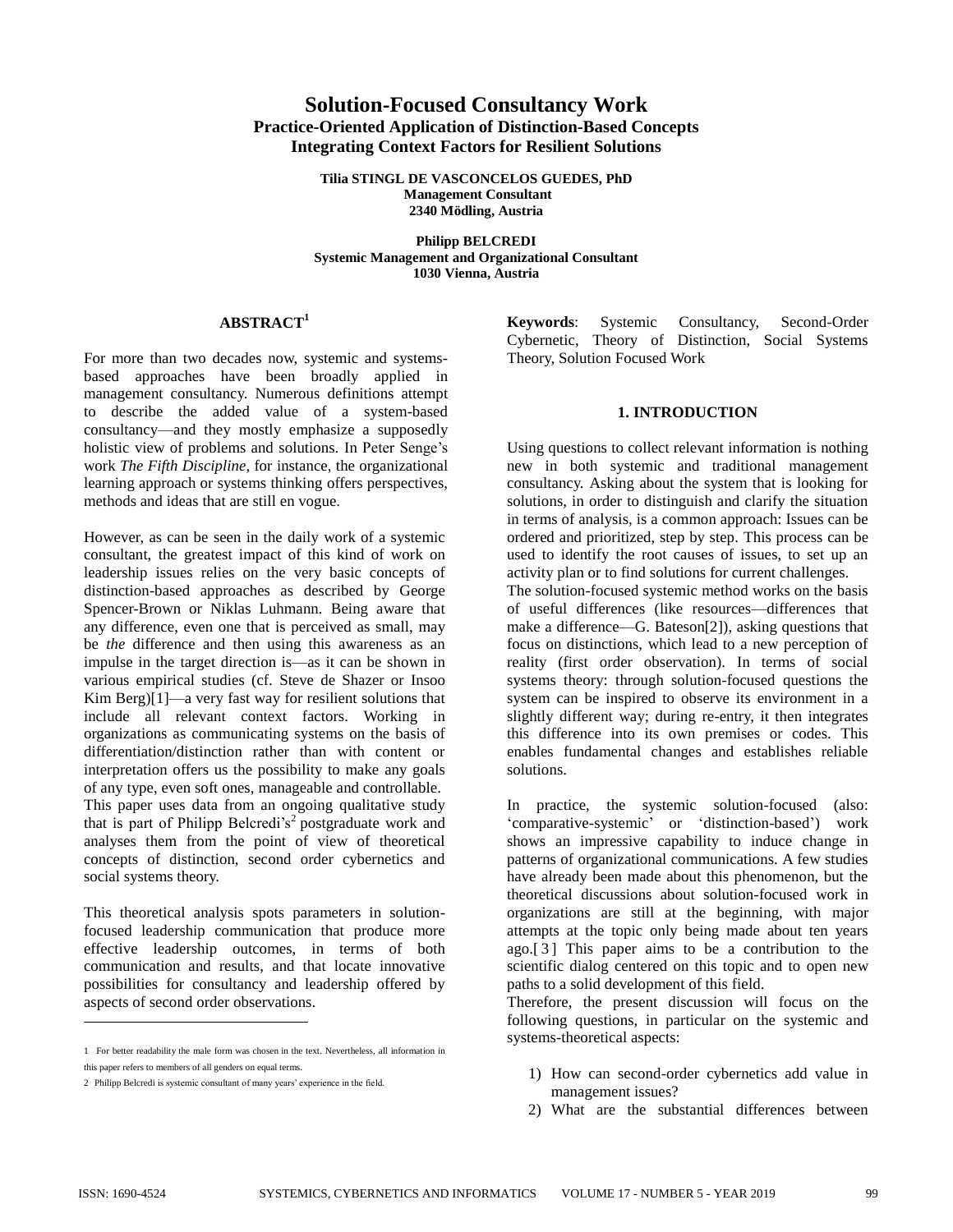traditional, analytical consulting and distinctions/ difference-based consulting?

3) Which types of situation are the ones in which comparative-systemic work can be most helpful to organizations?

## **2. SOLUTION-FOCUSED AND SYSTEMIC CONSULTANCY**

Systemic approaches for the use in organizational and management consultancy are primarily rooted in constructivist ideas and methods of modern psychotherapy. That said, some of the concepts current in cybernetics and Social Systems Theory (e.g. Luhmann's ideas like the difference between system and environment), are fundamental parts of systemic work within organizations, together with autopoiesis and selfreferentiality.[4]

The systemic idea also assumes that the behavior of people relies on the context. The belief that we have a primary personality determining our behavior cannot, therefore, fit with the systemic idea. Rather, systemic thought assumes that people behave according to the systems to which they belong. In the words of Insa Sparrer, "systemic approaches are characterized by the fact that they do not understand symptoms that occur in an individual person as a characteristic of that person, but as characteristics of relational structures of a system. These relationships are determined, among other things, by communication between the members or by communication processes."[5]

Today, systemic methods offer a possible answer to the Social-Systems Theory's assumption of operational closeness and autopoiesis. These assumptions tend to discourage any kind of interference in systems and to declare every intervention attempt ineffective. Furthermore, given Niklas Luhmann's consideration of human beings not as elements of a given social system but rather as part of the environment of that system, social systems theory at first glance seems to exclude any possibility for people to influence social systems. In fact, in our society there are notorious examples for this assumption. The legal system or religious institutions often illustrate this resistance to intervention: the 'world' changes, views are revised, but these changes arrive, say, in the church at best many years later. Even other, younger social systems show limits to their openness. Only messages that correspond to the actual codes of the system can be accepted. For example, if a business consultant explains that processes in a big profit business have to be changed because the Blessed Virgin Mary so desires, this information might be accepted as a joke but not, generally, as a basis for an implementable suggestion. Still, even with evidence of operational closure of social

systems, there is a remaining link to interventions from the 'outside' world: communications.

The systemic consulting approach recognizes barriers for change and respects them, as they are also part of the system. Tensions within the system (see section *4. Tension Within Organizations*), however, can be used as the engine for expansion and/or development of the system as well as of individuals. Systemic methods try to work with (and not against) the 'templates of perception' of social systems in order to stimulate reflection and thus provide space for change. "It is true that intervention is a goal-oriented communication, but the outcome can only be realized by the targeted system. [...] However, [interventions] only achieve lasting effectiveness when they change structures."[6]

With a combination of systemic method and solutionfocused approach, this 'goal-oriented communication' could be taken to a pinnacle of excellence. Especially in recent years, the number of attempts to enable productive supervision for solution-focused approaches has increased. Developed by Steve de Shazer, Insoo Kim Berg and other team members at the Brief Family Therapy Center (BFTC) in Milwaukee, the solutionfocused approach is now being adapted especially for coaching and working with larger systems in organizational consulting, community work and regional development.[7]

Meanwhile, the efficacy of these methods has been examined in several studies; as a result, many consultants are changing their attitude and working methods and have begun to adopt systemic approaches both in theory and in practice. Instead of being agents of change, systemic consultants have become multipartial companions of change processes in organizations,[8] and the models and expertise used in counseling social systems such as families now offer a wealth of knowledge and hands-on experience for advising and supporting organizations.

## **3. THEORIES BASED ON DISTINCTION**

"We take as given the idea of distinction and the idea of indication, and that we cannot make an indication without drawing a distinction."[9] The idea that cognition is based on distinctions is an old one, but in the late 1960s, Georg Spencer-Brown's approach embraced the concept of distinction. In his seminal work 'The Laws of Form' he proposed a theory that Luhmann would later use to explain essential events of human society.

Distinction-theories may be defined as those whose referents are not explanations but rather 'agreement procedures' in the form of distinctions.[10] They are built around the assumption of an observer able to distinguish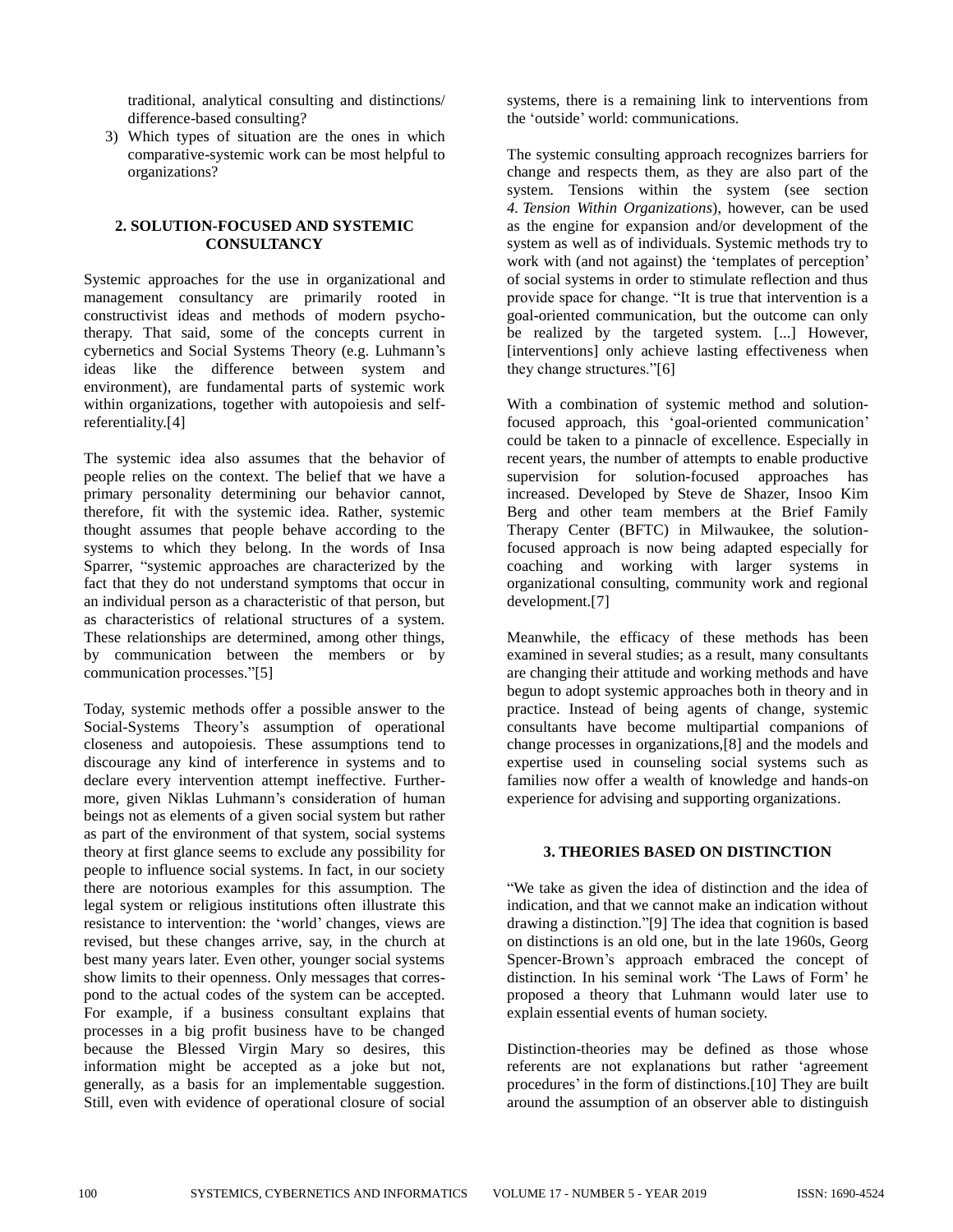and denominate these differences and are counted among the theories based on constructivist ideas.

The comparative-systemic approach, which includes solution focused methods, understands that social behavior is not predetermined but rather adapted to social agreements and/or context situations. Working with differrences instead of definitions opens paths for innovative solutions, something that can be experienced every day working with patients. "One can know what is better without knowing what is good" is one of the favorite quotes attributed to Steve de Shazer.[11] In other words, it is easier to perceive something or a situation as better than another, than to recognize a thing/condition as *good*. On this basis it is possible to work on enhancement using 'positive' differences while abandoning fruitless endeavors such as analyzing the past and searching for reasons and culprits; it even allows one to not know anything about the facts of a given situation.

Philipp Belcredi's ongoing qualitative study about tensions in organizations, performed in Austria with the cooperation of leaders of major companies, already demonstrates how a focus on useful differences puts new paths and solutions within reach.

## **4. TENSIONS WITHIN ORGANIZATIONS AND THE FOCUS ON SOLUTIONS**

For people who consciously observe and experience, tensions are part of everyday life. Polar-opposite values or intentions, disappointed expectations and unfulfilled wishes are all well known. In organizations, tensions are sometimes created intentionally: Subdividing an organization into different departments helps it to consider contexts as broadly as possible, e.g., marketing observes opportunities on the market, while production is more interested in the feasibility of the products. The relationship between these two departments therefore has the potential to be charged with tension.

Belcredi's current scientific work is taking a closer look at these 'tensions.' After many years of distinction-based work with and within organizations, he is now running a qualitative study focused on 'tensions in organizations,' with the following research questions:[12]

1) To what extent do managers of organizations with more than 150 employees perceive tensions as such, without active hints or support in recognizing the polarity?

2) To what extent do managers of organizations with more than 150 employees welcome and use tensions as a driver to push the implementation of further developments?

3) Do managers experience working with schemata

from the distinction-based systemic work for the processing of tensions as useful assistance in finding valid solutions?

In the last six months six managers (one female, five male) have been interviewed on the topic of 'tensions,' and at least five more are expected to participate in the research. In order to better develop some aspects of the interpretation of these expert interviews, categories were created according to the rules of inductive category development.[13] In a first step, however, categories were set up based on previous theoretical analyses and assumptions that are now being reviewed during the study evaluation process (deductive category development).

Already in this first run-through, interesting aspects are emerging; they are good examples for how distinctionbased systemic methods work and what kind of impact they can have in an organizational system. Therefore, in we would like to highlight some aspects of this stillongoing study.

The study divides its categories in three main parts: (1) the manager's perception of tensions, (2) how they handle situations of tension, and (3) the differences managers can observe between handling tensions in their usual manner, that is, directly working on the content, and doing so with comparative systemic methods.

What makes these interviews differ from prior efforts are, above all, the types of questions that interviewees are asked to consider. They are systemic, solution-focused questions aiming at differences that make a difference and that usually open up new perspectives, assisting in looking at familiar situations in a more differentiated way. Systemic questions are known for stimulating the interviewee's imagination, thoughts and reflections, which in turn leads to new ideas for solutions.[14] The respondents are encouraged to focus on differences rather than content, culprits or causes; in so doing they are able to perceive new perspectives opening up before them and usually experience a positive—in terms of solutionfocused—attitude. It is this change in attitude that makes it easier to finally step off the beaten track and to identify new paths and options, or rather that encourages interest in new paths and possibilities.

Well-known systemic and solution-focused question techniques are:[15]

- Circular questions (another perspective is raised, e.g., "What would your colleague say to that issue?").
- Scaling questions (e.g., "On a scale from 0 to 10, what would you …?").
- Hypothetical questions (e.g., "Assuming everything that is bothering you today was solved,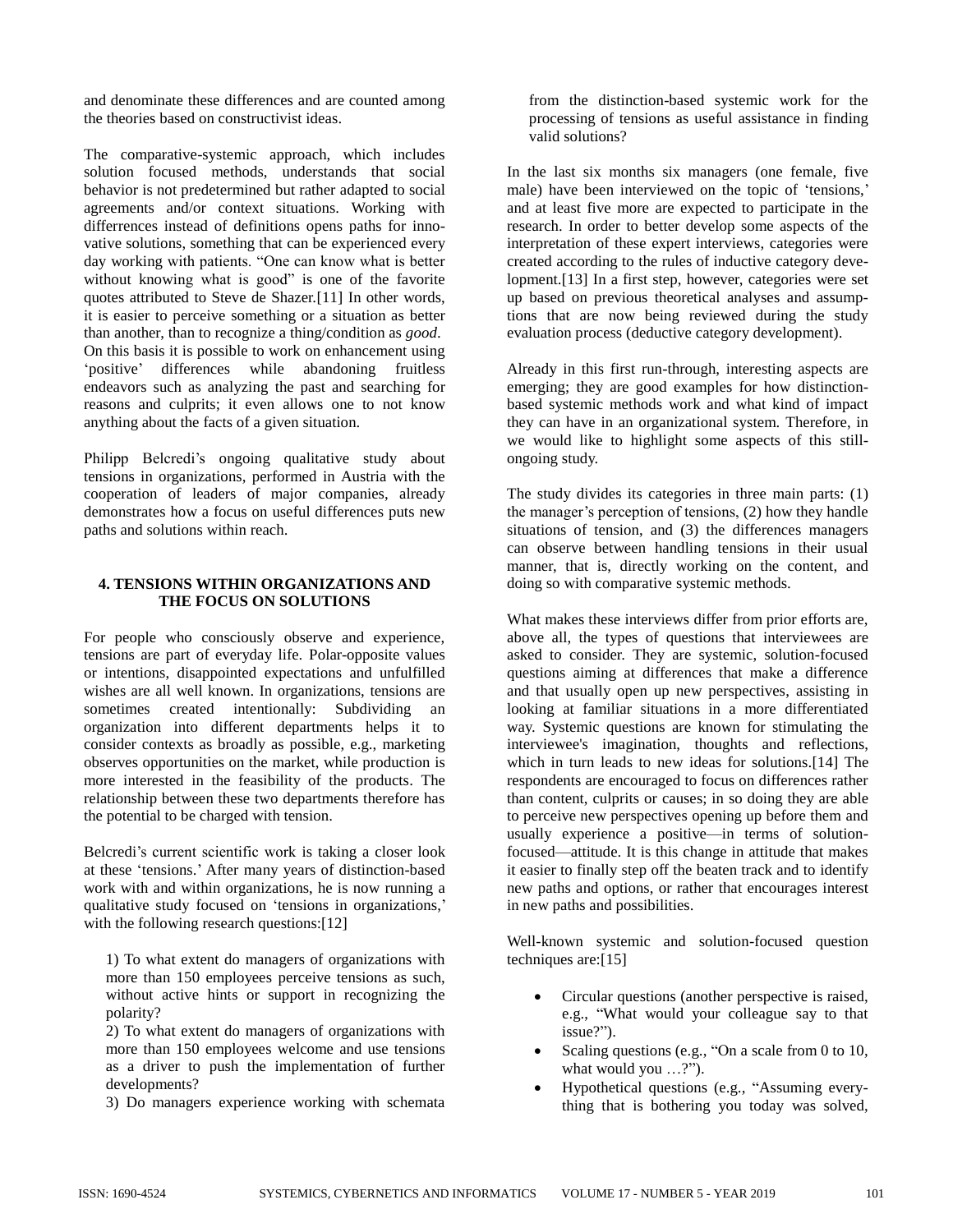what would then be different?").

- Steve de Shazer's wonder question,[16]
- Paradoxical questions (e.g., "What can you do to make this even worse?"),
- Resource-oriented questions (e.g., "How did you solve a similar situation the last time?").

Scaling questions—one of the tools of the distinctionbased approach—are used in the interviews in order to find differences that make a difference. For some questions interview partners are asked to answer on a scale from zero through ten. For example, "How much tension do you perceive in your daily working routine?" where zero represents no consciously perceived tension at all, while ten stands for 'all of my is work is managing tensions.' The questionnaire consciously works with subjective answers or valuations (and leaves open to the client what is relevant to him). Distinction-based questions raise chances to find relevant differences directly:

(a) The weighting of the contents of the answers is distinguished in 11 units. For example, if a person says that he is doing well today, we know more if the same person specifies that his well-being is a 6 on a scale of 0– 10. 6 is not 8. Whatever 6 or 8 stand for, we still know that at 6 he is closer to half-way than to almost perfect. We know more than we would have learned just by the answer 'good.' We know a relationship in a context. We know there is more room for improvement than if the same person had stated that he felt like 8 that day.

(b) Results or insights do not depend on the contents of the answers in a narrow sense but rather use the insights about the relationships or differences—e.g. the relationship/differences between the current state and 'one step better.' There is also the relationship between 0 and the current state: The difference to 0 gives us information about already given resources. In order to learn if the interview was helpful it is sufficient to know whether the post-interview status is perceived as being the same, better or worse than before, without knowing how or why. 'Same, better or worse' after all are the most basic and relevant differences in order to gain insights about the success of a process in a living system. We can find out what the interview partner perceives as a state of 'better' without having to analyze the problem first.

(c) The distinction-based approach leads to more independence of different contexts, since working directly on useful differences we automatically include all relevant contexts into the most relevant difference: the facts which will let us know that now things are 'better' than they were.

By and large, the intermediate results of this study demonstrate the application and outcomes of distinctionbased concepts such as comparative-systemic work. The managers' feedback, after being interviewed, offers a bird's-eye view of the effects of these methods. The interview guideline is mostly open and changeable, but the questions are all based on distinction-based systemic methods. At the end of the interview, all six managers express their positive surprise at the quality and depth of the outcomes of the conversation, and four out of six would like to talk again under those conditions.

## **5. TIME TO ACT 'AGILE'**

Today, the new buzzword in the organizational context is 'agile:' agile organization, agile working, agile office etc. Agile working methods and agile frameworks ensure acceleration. Their proponents claim that agile methods map processes and correlations faster, that they are quicker in providing feedback to internal and external customers, and that they enable rapid prototyping in order to obtain the best and most useful result in the shortest time. Scrum, Design Thinking and Lean-Startup are just some of the terms the forefront of the agile wave.[17]

But as long as an organization's commitment to agile methods remains hollow, it will not fully enjoy their benefits; it must champion agility, supporting its values and culture. In particular, most agile concepts require very flat hierarchies, all project collaborators must be fully committed to the common goal, and everyone involved must willingly accept, indeed seek, responsibility for and ownership of the project. Creating such an environment is often difficult, as agile methods require advanced social skills, a high degree of selfmotivation, and a strong sense of personal responsibility in order to work.[18]

Comparative-systemic approaches offer concrete tools to quickly deal with emergent situations—without having to change the overall organizational culture. These tools can be put into practice by any manager willing to do so, independently of the system in its entirety. This obviates the requirement for massive, all-at-once, structural changes but maintains the advantage of meaningfully impacting the organization, and paths can be built step by step from a multitude of local changes.

The 'speed-dating the boss' or 'agreement-and-decisionturbo'—a solution focused tool developed and used by Philipp Belcredi—offers a good example of how far these methods are able to improve communication within organizations. 'Speed-dating' is a compact and concise set of rules for any meeting aiming a decision. In order to bring an issue to a co-worker, the person seeking a decision has to prepare a small amount of information:

(a) He must be able, in two or three sentences at most,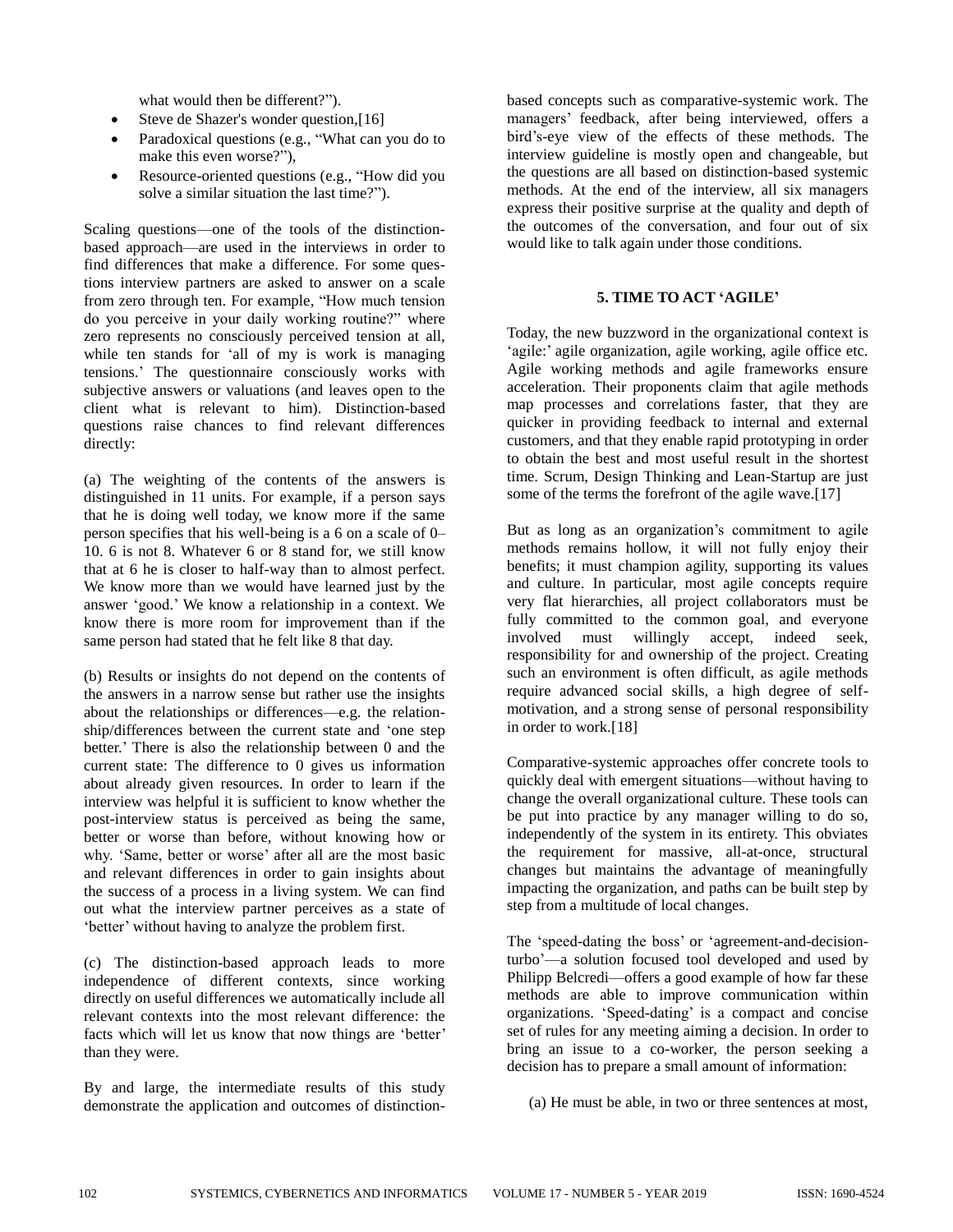to explain the question for which he needs agreement, or the dilemma or problem requiring a decision.

(b) He has to prepare and offer two or three different potential solutions to the dilemma. Each of these must be explainable in just a few words.

(c) He is asked to argue in favor of one of the offered solutions, justifying the choice compared to the other potential solutions.

(d) The short ritual ends with the question: "Is there anything you would like to add?"

The result of this kind of speed-meeting ('speed-dating') usually is either a quick OK, and the decision is taken right on the spot (the topic was decided in the shortest possible time—the relevant 'differences that make a difference' have been discussed), or relevant yet overlooked issues can be raised quickly and in adequate detail. Most clients of Philipp Belcredi are successfully applying this technique.

But why is this approach counted among solutionfocused tools? There are four aspects that stand out and which clearly make this tool a distinction-based, solutionfocused method: (1) It is based on resources and feasibilities (instead of problems and analyses of the past). (2) The rules force the participants to stick to essential information (differences) for decision making. (3) Therefore, there is no room or time to look for culprits, to get worked up over past mistakes, or become lost in thought. (4) Last, the focus of 'speed-dating the boss' is and remains arriving at a decision.

At the end of the day, all that counts in organizations are the decisions that are taken. But we live in rapidly changing times, and many managers feel that decisionmaking is becoming ever more complex. About ninety percent of 150 German top managers (interviewed by Camelot Management Consultants for the study *Mastering Complexity*) feel that business life has become much more complicated in recent years. Five out of six surveyed managers are of the opinion that their companies have become far too complex.[19]

Many of today's efforts in management optimization aim to enhance the speed as well as the quality of decisions and processes. If deciders are able to filter relevant differences for their decisions, complexity (in terms of having to choose from an incalculable number of possibilities)[20] can be reduced drastically, generating a meaningful advantage.

## **6. DECISIONS THAT MAKE A DIFFERENCE**

Organizations differ from other social systems mainly in the communication of decisions. This elementary operation 'communication of decisions' (also called basal unit) finds its utility in the absorption of uncertainty. By linking decisions, then, uncertainty is transformed into security. This serves as motivation for further decisions, in their turn ensuring the survival of the system.[21]

Communication of decisions is therefore the operation that secures and continues the autopoiesis of the system. It generates the system/environment difference; consequently, each such operation forces a coupling of self-reference (reference to the network of one's own decisions) and foreign reference (in the sense of motivating decisions). This also means that the decision can only be communicated if the rejection of other possibilities is also communicated (what was decided against).

Each decision settles differences—between the organization before the decision was taken and the organization after the decision (past/future) and between the chosen alternative and all other possibilities. Awareness of this relationship also may open up new possibilities: "[D]istinction can be observed as form. It can be marked, and the processing of the mark may lead to forms of higher complexity."[22]

When an organization faces a challenge, it is still common for management to view it as a problem rather than as an opportunity to take decisions. The 'problem' paradigm works like this, more or less: First, the causes of the problem will be analyzed; second, solutions that worked in earlier, similar situations will be applied to this new challenge—even if the context may be different from back then. This approach represents the medical paradigm of 'diagnosis and treatment.'[23]

"*Paradigms gain their status because they are more successful than their competitors in solving a few problems that the group of practitioners has come to recognize as acute. To be more successful is not, however, to be either completely successful with a single problem or notably successful with any large number*."[24]

The need for paradigm changes is usually awakened by irritations from a system's environment. Traditional management concepts are not adequate for decisions in the complex context of many an organizational challenge. The search for alternatives is evident in the increasing supply and demand for innovative consulting methods.[25]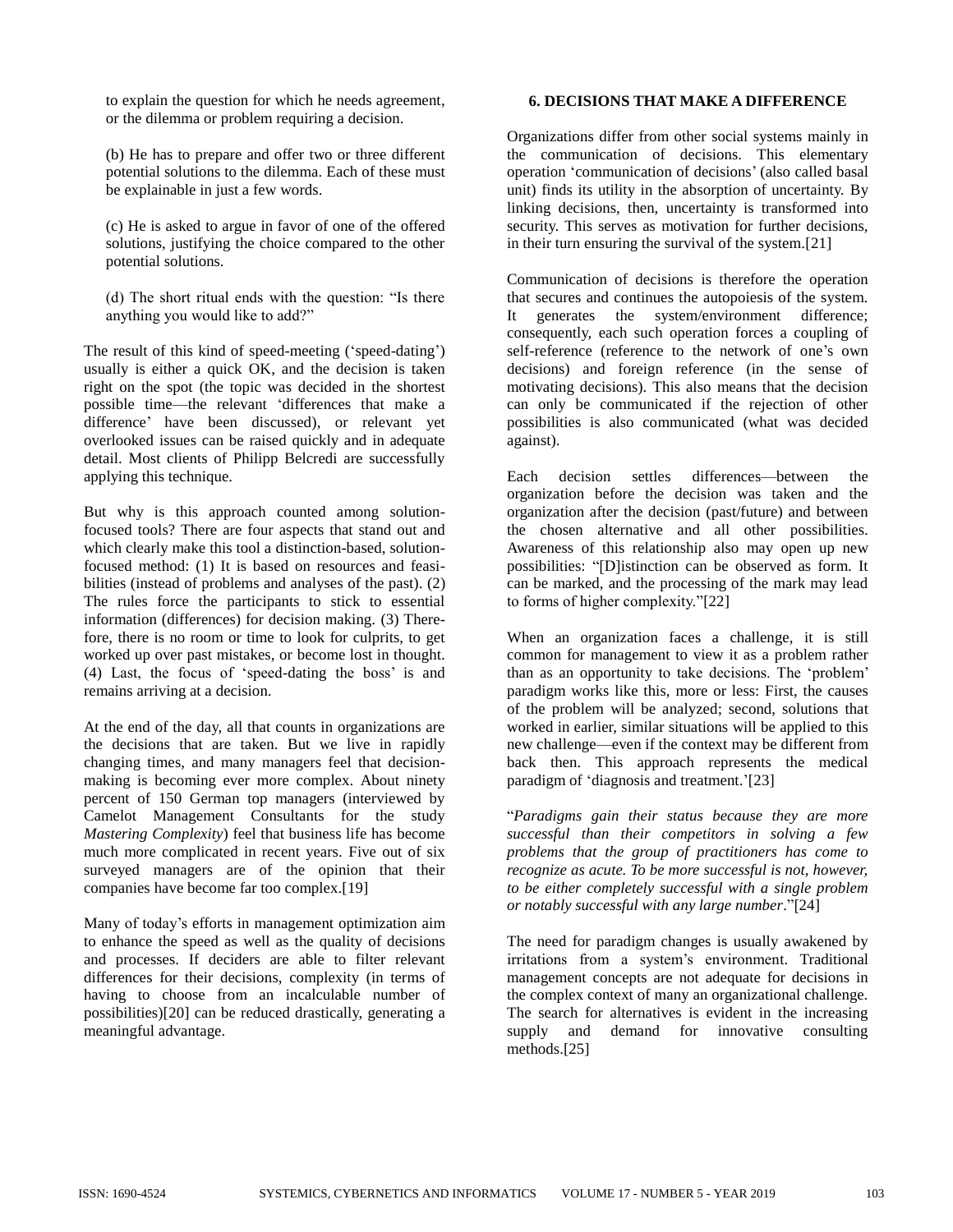## **7. CONCLUSION**

Heinz von Foerster's studies exploring the possibilities of second-order cybernetics concluded that, on the level of second-order observations "one has to observe not simple objects but observing systems—that is, to distinguish them in the first place. One has to know which distinctions guide the observations of the observed observer and to find out whether any stable objects emerge when these observations are recursively applied to their own results. Objects are therefore nothing but the *eigenbehaviours* of observing systems that result from using and reusing their previous distinctions."[26]

With the realization of what the results of second-order cybernetics work and all other distinction-based theories and methods mean for the relationship between human ad social systems, many other new possibilities emerge to understand, manage and lead social systems—especially organization systems. With the focus on distinctions, new forms of situations or systems can be observed and therefore more options to act or handle can be created.

In answer to the first research question, and as we demonstrated in the present paper, we may affirm that both distinction-based approaches (cf. section *4. Tensions*

#### **8. REFERENCES**

- [1] See e.g., Shazer, Steve, **Putting difference to work**. Norton, New York, 1991 or Shazer, Steve &. Berg Insoo Kim, **'What works'. Remarks on research aspects of solution-focused brief therapy**. In: Journal of Family Therapy 19, 1997
- [2] G. Bateson, **Ökologie des Geistes**. Suhrkamp Taschenbuch Wissenschaft, 1981, p. 488.
- [3] G. Lueger/ H.-P. Korn (eds.), **Solution-Focused Management**. Rainer Hampp Verlag München, 2006.
- [4] R. Königswieser/A. Exnerm, **Systemische Intervention**. 3<sup>rd</sup> edition, Klett-Cotta, Stuttgart, 1999, p. 20 (loosely translated).
- [5] I. Sparrer, **Systemische Strukturaufstellungen – Theorie und Praxis**. Carl-Auer-Systeme, Heidelberg, 2006, p. 3 (loosely translated).
- [6] H. Kasper/W. Mayerhofer/M. Meyer, **Management aus systemtheoretischer Perspektive - eine Standortbestimmung**. In: D. Eckardstein: Management: Theorien – Führung – Veränderung. Schäfer Poeschel, Stuttgart, 1999, p. 190 (loosely translated).
- [7] W. Gaiswinkler/M. Roessler, **Wunder, Skalen, Komplimente und ein anderer Blick – von den Klientinnen lernen**. 2004 [http://www.netzwerk](http://www.netzwerk-ost.at/publikationen)[ost.at/publikationen](http://www.netzwerk-ost.at/publikationen) (last viewed April 15th, 2019).
- [8] ibid.

 $\overline{a}$ 

[9] George Spencer-Brown: **Laws of Form**. Allen & Unwin,

*Within Organizations*) and second-order cybernetics (cf. section *5. Time to Act 'Agile'*) contribute in many ways to management tools that are highly effective in complex situations.

Considering the second research question, about the substantial differences between analytical and distinctionbased consulting methods, we have shown that the latter in particular show great potential for a paradigm shift. The questioning methods discussed above comprise the core of distinction-based interventions. The intent of these questions is to find meaningful differences based on resources, feasibility and solutions, as an alternative to analyses of the past or contents, as an important part of the substantial differences between these distinctionbased and analytical consulting methods.

As for the third question, comparative-systemic work can be helpful whenever decisions have to be taken in a complex environment (cf. sections *3. Theories Based on Distinctions* and *6. Decisions That Make a Difference*). Of course, the methods don't necessarily need a consultant to be successful. Anyone willing to learn this way of thinking can use the tools and apply distinctionbased methods to his daily challenges.

London 1969, S. 1.

 $\overline{a}$ 

- [10] R. Todesco, **Differenztheorie**. [https://www.hyperkommunikation.ch/lexikon/differenzth](https://www.hyperkommunikation.ch/lexikon/differenztheorie.htm) [eorie.htm](https://www.hyperkommunikation.ch/lexikon/differenztheorie.htm) (last viewed April 15th, 2019).
- [11] M. Varga von Kibed, "Systemisch" ist nicht **systemisch –** "Systemischer" ist systemischer. Systemischer – Zeitschrift für Systemische Strukturaufstellungen, Ferrari Media, Aachen, 1/2012, p. 7.
- [12] Ph. Belcredi, **Spannende Gespräche**. 2019 In prepublication.
- [13] Ph. Mayring, **Qualitative Inhaltsanalyse**. 7th edition, Weinheim: Deutscher Studien Verlag, 2000.
- [14] R. Schuy, **Systemische Fragen: 6 Varianten & 71 Beispielfragen, die Sie unbedingt in Ihrem Repertoire haben sollten**. 2018 . <https://clevermemo.com/blog/systemische-fragen/> (last

viewed April 15th, 2019).

- [15] ibid.
- [16] See I. Sparrer, **Miracle, Solution and System**. Solution Books, Cheltenham, 2007, p.31ff.
- [17] V. Nowotny, **Was ist eine agile Organisation?,** 2018 [https://www.business](https://www.business-wissen.de/artikel/unternehmenskultur-was-ist-eine-agile-organisation/)[wissen.de/artikel/unternehmenskultur-was-ist-eine-agile](https://www.business-wissen.de/artikel/unternehmenskultur-was-ist-eine-agile-organisation/)[organisation/](https://www.business-wissen.de/artikel/unternehmenskultur-was-ist-eine-agile-organisation/) (last viewed April 15th, 2019).
- [18] ibid.
- [19] Wirtschaftswoche, **Manager fürchten Komplexität**, 2012, https://www.wiwo.de/erfolg/management/studiemanager-fuerchten-komplexitaet/7388536.html (last viewed April 15th, 2019).
- [20] T. Stingl de Vasconcelos, **Begehrtes Wissen**. Carl Auer